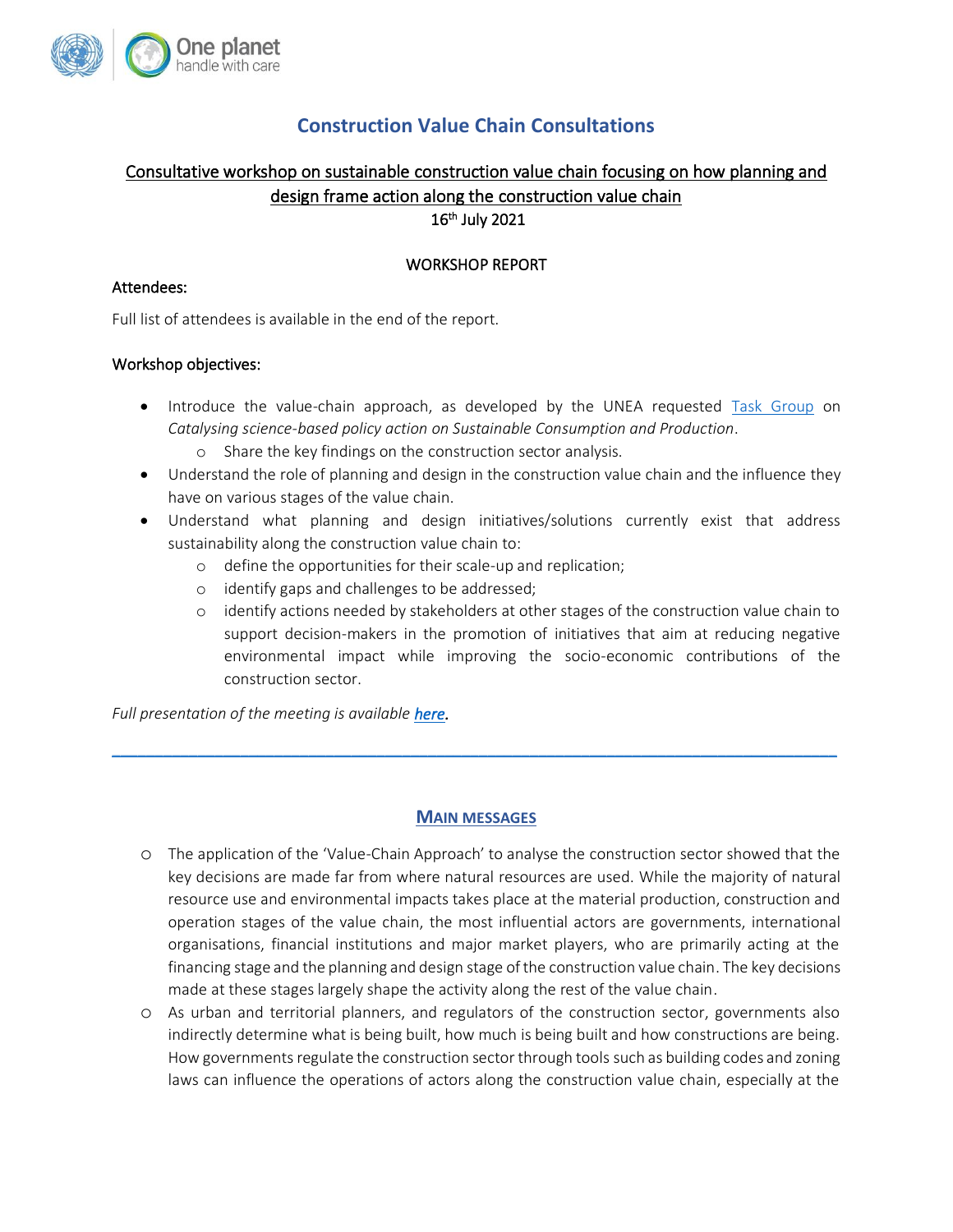

planning and design stage; the construction material stage; the construction stage; and, as a result, the use stage.

- o Right construction and material choices during the planning and design stage are an important element when aiming to reduce resource use and improve environmental impacts. Using local construction materials and techniques, where possible, helps to create low-cost, low-energy, lowwaste and easy-to-repair buildings. It also minimizes negative environmental impacts caused by transportation and it supports local suppliers and, as a result, has a positive socio-economic impact locally.
- o While in many developed countries the construction value chain needs to focus on re-using existing building and materials, there is a need for construction of new buildings in developing countries. For that, environmentally friendly solutions are necessary. Adding sustainability related targets to the design process, such as carbon, energy and water targets is an important step to ensure improved sustainability across the construction value chain.
- o Lack of sustainability data is an overarching challenge across the construction value chain. Collaboration of all stakeholders to gather and share relevant data is necessary in order to improve resource efficiency of the sector.
- o Successful implementation and scale-up of innovative solutions and new technologies can benefit from endorsements from governments as well as require local capacity building and training of construction workers.

**\_\_\_\_\_\_\_\_\_\_\_\_\_\_\_\_\_\_\_\_\_\_\_\_\_\_\_\_\_\_\_\_\_\_\_\_\_\_\_\_\_\_\_\_\_\_\_\_\_\_\_\_\_\_\_\_\_\_\_\_\_\_\_**

## **SETTING THE SCENE**

- o Strengthening the science-policy interface by adopting the value-chain approach is one of the key elements in strengthening multilateral cooperation on Sustainable Consumption and Production (SCP).
- o As part of this process, the One Planet network has planned a series of multi-stakeholder consultations to take place in 2021, focused on the high-impact sectors of food, construction and plastics.
- o These consultations build on the findings o[f the One Planet-International Resources Panel Task](https://www.oneplanetnetwork.org/task-group-catalysing-science-based-policy-action-scp)  [Group](https://www.oneplanetnetwork.org/task-group-catalysing-science-based-policy-action-scp) on catalysing science-policy action on SCP, presented in thi[s report](https://www.oneplanetnetwork.org/resource/catalysing-science-based-policy-action-sustainable-consumption-and-production-value-chain) "Catalysing Science-Based Policy Action on Sustainable Consumption and Production: The Value-Chain Approach and its Application to Food, Construction and Textiles".
- o This consultations series is focusing on the construction sector and dedicated to "Innovative business and policy solutions" along the construction value chain. It consists of 3 workshops focusing on how public procurement, financing, and planning & design influence the construction value chain.
- o The outcome document of these workshops developed jointly with the participants will be the basis for the collaborative development of clear priorities for moving the construction sector towards SCP patterns.
- o This was the second workshop of the series dedicated to how financing shapes the construction value chain. Full information on the construction value chain consultations can be foun[d here.](https://www.oneplanetnetwork.org/strengthening-science-policy-interface-construction-value-chain-consultations)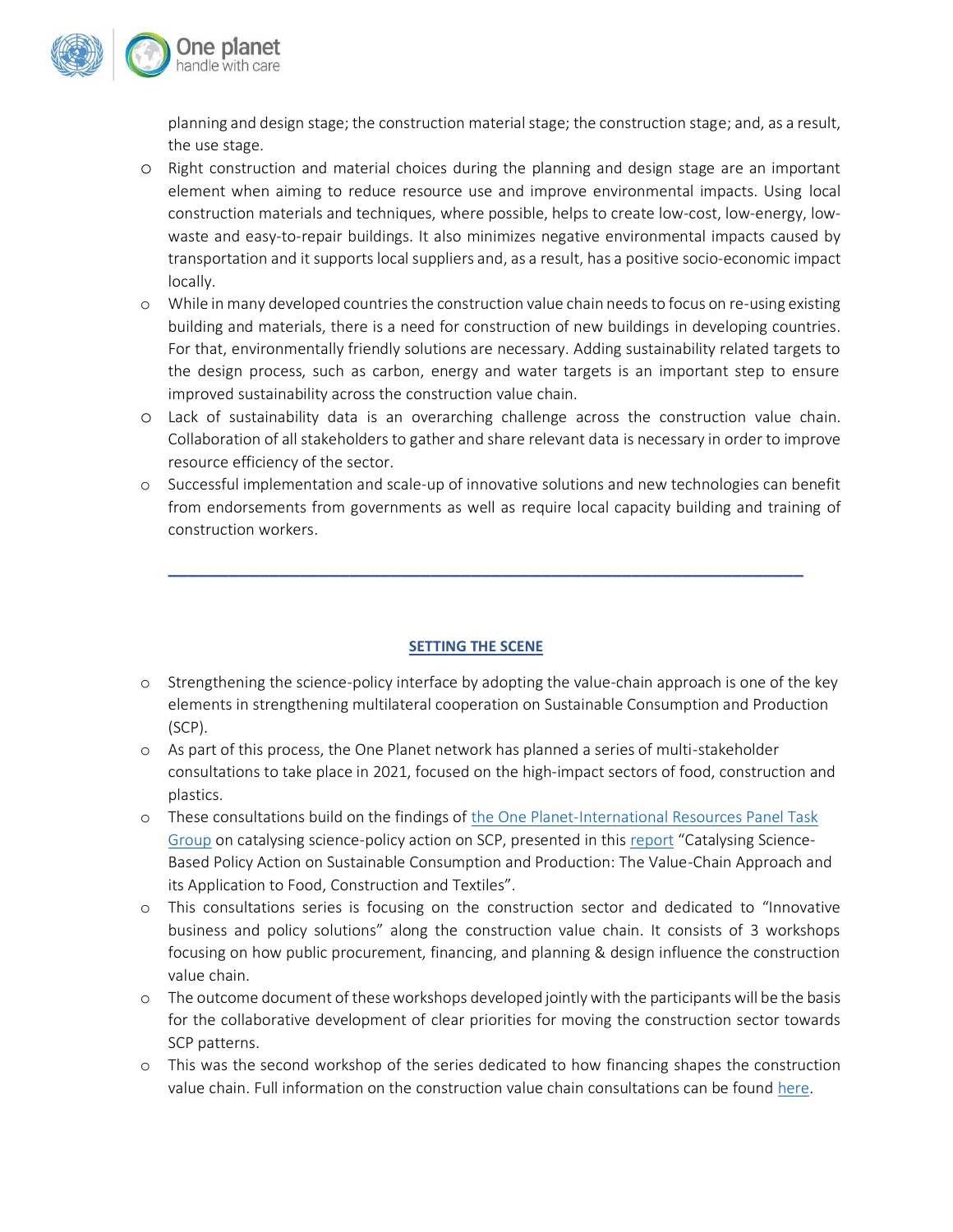

- o The 10YFP Secretariat is convening these consultations in close cooperation with One Planet network's Sustainable Buildings & Construction and Sustainable Public Procurement programmes, UNEP's Sustainable Infrastructure Team, the Global Alliance for Buildings & Construction, Green Fiscal Policy Network, UN-Habitat and UNOPS.
- o The work on the value chain approach in high-impact sectors will inform further discussions on a post-2022 strategy on SCP<sup>1</sup> lead by the UN Member States.

## **VALUE-CHAIN APPROACH AND ITS APPLICATION TO THE CONSTRUCTION SECTOR**

- o The One Planet-International Resources Panel Task Group on catalysing science-policy action on SCP has been established a[t the request the Member States at the 4](https://wedocs.unep.org/bitstream/handle/20.500.11822/28517/English.pdf?sequence=3&isAllowed=y)<sup>th</sup> United Nations Environment [Assembly.](https://wedocs.unep.org/bitstream/handle/20.500.11822/28517/English.pdf?sequence=3&isAllowed=y)
- o Th[e Task Group](https://www.oneplanetnetwork.org/task-group-catalysing-science-based-policy-action-scp) aimed to catalyse science-based policy action on SCP, thereby providing actionable insights on the management of natural resources in relation to the 2030 Agenda for Sustainable Development. To achieve this, the task group took a sectoral focus and applied the 'Value-Chain Approach'.
- o The 'Value-[Chain Approach'](https://www.oneplanetnetwork.org/sites/default/files/vc_approach_description.pdf), as developed by the Task Group, is a methodology for catalysing science-based policy action on SCP which identifies key points of intervention within economic systems to reduce natural-resource use and environmental impacts through a common agenda for action.
- o By applying a systems lens, the socio-economic drivers and barriers that influence value chain operations of different sectors are identified, taking into account the complex feedback loops influencing the operations and behaviours of actors along the value chain. This approach shows that the key points of intervention are often not the same as where natural resource use and environmental impacts take place, making systems analysis essential.
- o The 'Value-Chain Approach' identifies where the greatest opportunities for a shift to sustainable consumption and production exist, shapes corresponding actions by building on current knowledge and available data and engages the relevant actors.
- o The Approach consists of three main steps:

<sup>1</sup> The 10-Year Framework of Programmes on SCP (10YFP) was adopted at Rio+20 for the period 2012-2022. The 10YFP is included in Agenda 2030 under SDG targets 12.1 and 8.4. The One Planet network has formed to implement the 10YFP. The Network supports the global shift to SCP and the achievement of SDG 12. The reflection on the 10YFP post-2022 was initiated by the 10YFP Board in 2020 with other lead countries of the One Planet network as a collective effort to build a post-2022 vision for multilateral cooperation on SCP. These reflections will build on the experience of the 10YFP and its One Planet network from 2012.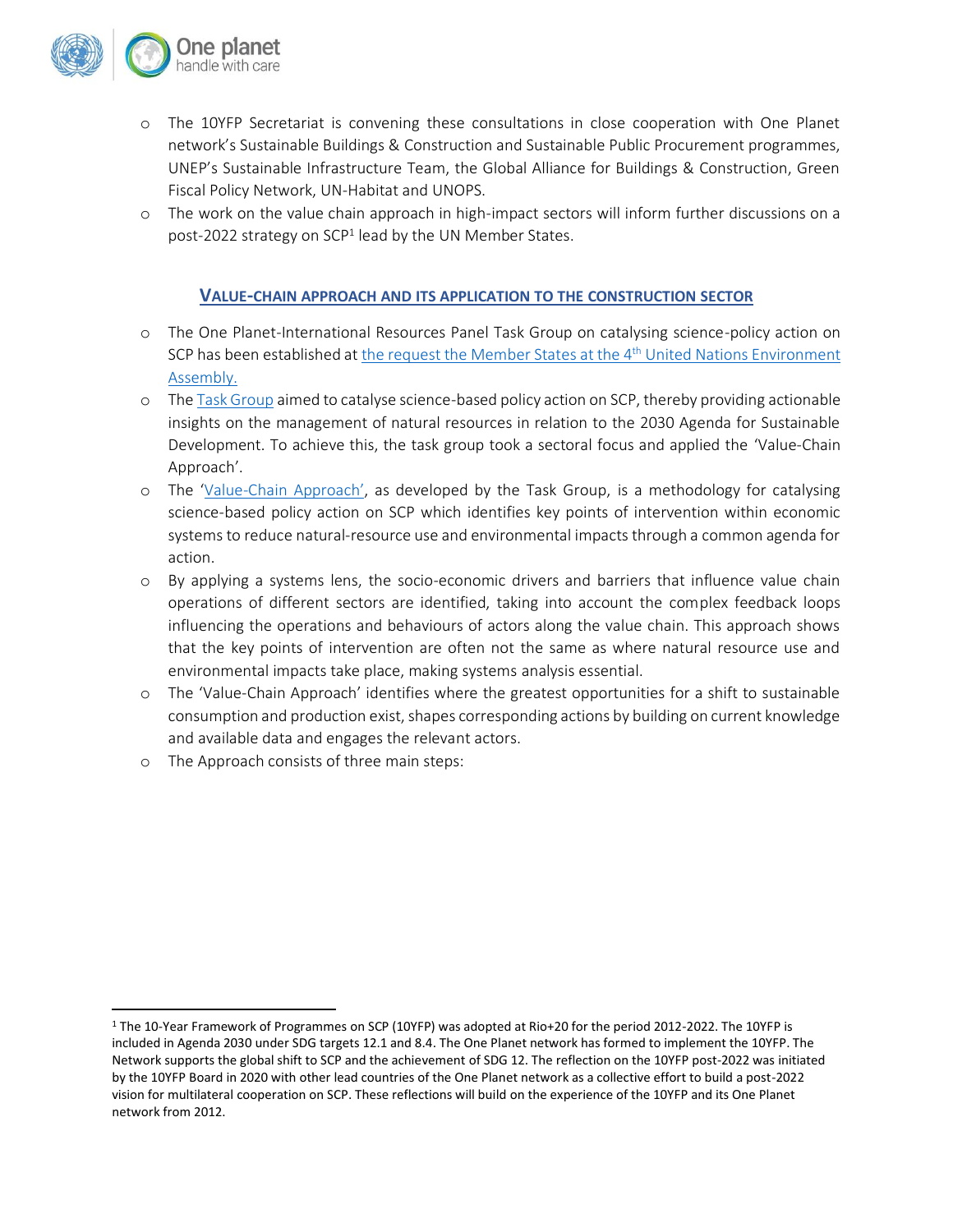



- o The Task Group has applied various steps of the 'Value-Chain Approach' to three high-impact sectors: food, construction and textiles.
- o When it comes to the sector of construction, application of Step 1 has demonstrated that<sup>2</sup>: "the *majority of natural resource use and environmental impacts takes place at the material production stage, the construction stage and the operation stage of the value chain. However, there is limited scope at these stages to make the needed changes for several reasons, including the informality, fragmentation, complexity and availability of options. The most influential actors along the construction value chain are governments, international organisations, financial institutions and major market players, who are primarily acting at the financing stage and the planning and design stage of the construction value chain. The key decisions made at these stages largely shape the activity along the rest of the value chain.*

*Construction is integral to achieving the SDGs, but direction is needed to ensure actual balance between sustainable development and the transition of the sector to resource efficiency, circularity and a smaller environmental footprint. Analysis shows that governments exert significant influence along construction value chain as 1) regulators of financial markets, 2) investors in the construction sector, and 3) urban and territorial planners, and regulators of the construction sector. Governments have a strong opportunity to ensure sustainability of the construction sector through these three key levers.*".

- o The analysis of the construction value chain identified three core challenges:
	- 1) What types of construction is built and used, and where: different types of construction built in different locations and regions contribute in different ways to meeting needs of societies and achieving the Sustainable Development Goals, and can cause different pressures on the use of resources and environmental impacts.
	- 2) How much is being built: the construction market is growing worldwide, which causes pressures on resources and environmental impacts. However, construction does not necessarily follow demand. For example, empty buildings and property speculation is registered in many developed countries, while there is a construction gap in developing countries.

<sup>&</sup>lt;sup>2</sup> Full analysis available [here](https://www.oneplanetnetwork.org/sites/default/files/value-chain_analysis_-_construction_-_210210.pdf)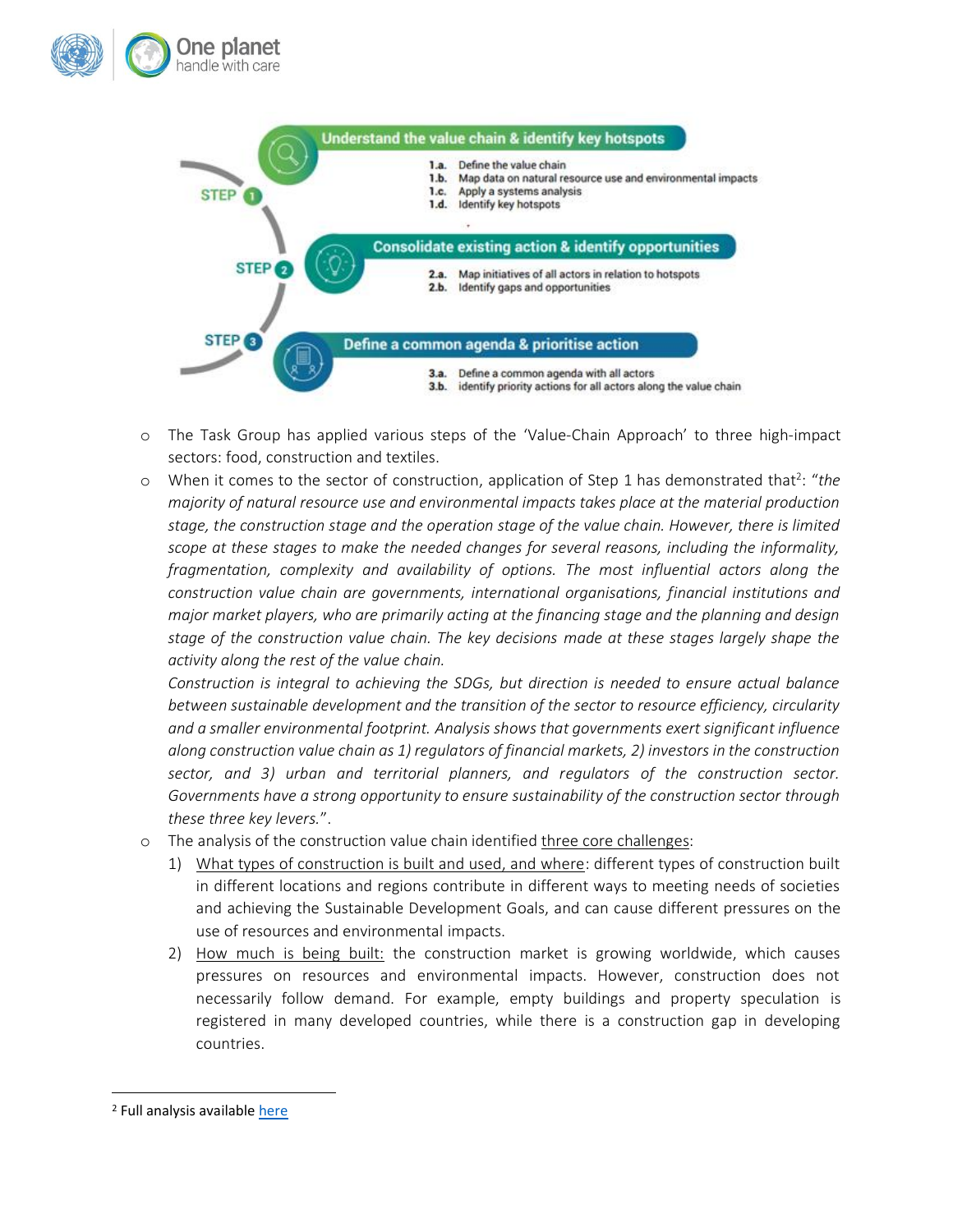

- 3) How they are built: the impacts of construction are associated with: type and amount of construction materials used, consumption of resources in the operation of buildings, and construction and demolition processes. Changing design, construction and use practices is fundamental to use resources more efficiently and reducing environmental impacts.
- o Urban and territorial planning aims to support economic, social, cultural and environmental goals through developing visions, strategies and plans and applying policy principles, tools, institutional and participatory mechanisms, and regulatory procedures (United Nations Human Settlements Programme [UN-Habitat] 2015). The construction value chain is heavily shaped by practices of urban and territorial planning, as well as regulation such as building codes, which are applied primarily by governments and public authorities at national, regional, local and neighbourhood levels, and are also influenced by business and civil society. These planning practices and regulations have a significant impact on what is built and where, how much is being built, and how it is built, therefore effecting the associated levels of natural resource use and environmental impacts along the construction value chain. However, the existence of such regulation, as well as its quality and degree to which it is effectively implemented, is influenced by a number of factors and interests across different countries. For example, of the new buildings expected to be constructed to 2060, more than two-thirds of these will be built in countries that do not currently have mandatory building energy codes in place (World Green Building Council [WGBC] 2017). As a result, urban planning practices and regulation of the construction sector are not always consistent or effective.

## **HOW PLANNING AND DESIGN FRAME ACTION ALONG THE CONSTRUCTION VALUE CHAIN**

The discussions of the workshop focused on how planning and design influence the construction value chain. Through the discussion a number of enablers, challenges and gaps that exist at these stages were identified.

## Opportunities & enablers

- o It is important to start looking at infrastructure as a system. It is not just an asset, but a part of a system of three components - assets, knowledge, and institutions, where the latter two act as an enabling environment. The system-based approach can help countries transition to a more sustainable and resilient infrastructure development paradigm.
- o Right construction and material choices are an important element when aiming to reduce resource use and improve environmental impacts. Using local construction materials and techniques, where possible, helps to create low-cost, low-energy, low-waste and easy-to-repair buildings.
- o Using local materials and techniques further supports local suppliers and, as a result, has a positive social and economic impact locally.
- o Governments have an opportunity to adopt and encourage successful pilot methodologies promoting local innovative solutions within their policies and legislation that can be further implemented for larger construction projects.
- o Various incentives, e.g., tax incentives, for large corporations to invest into social housing can be an opportunity to promote sustainable design practices.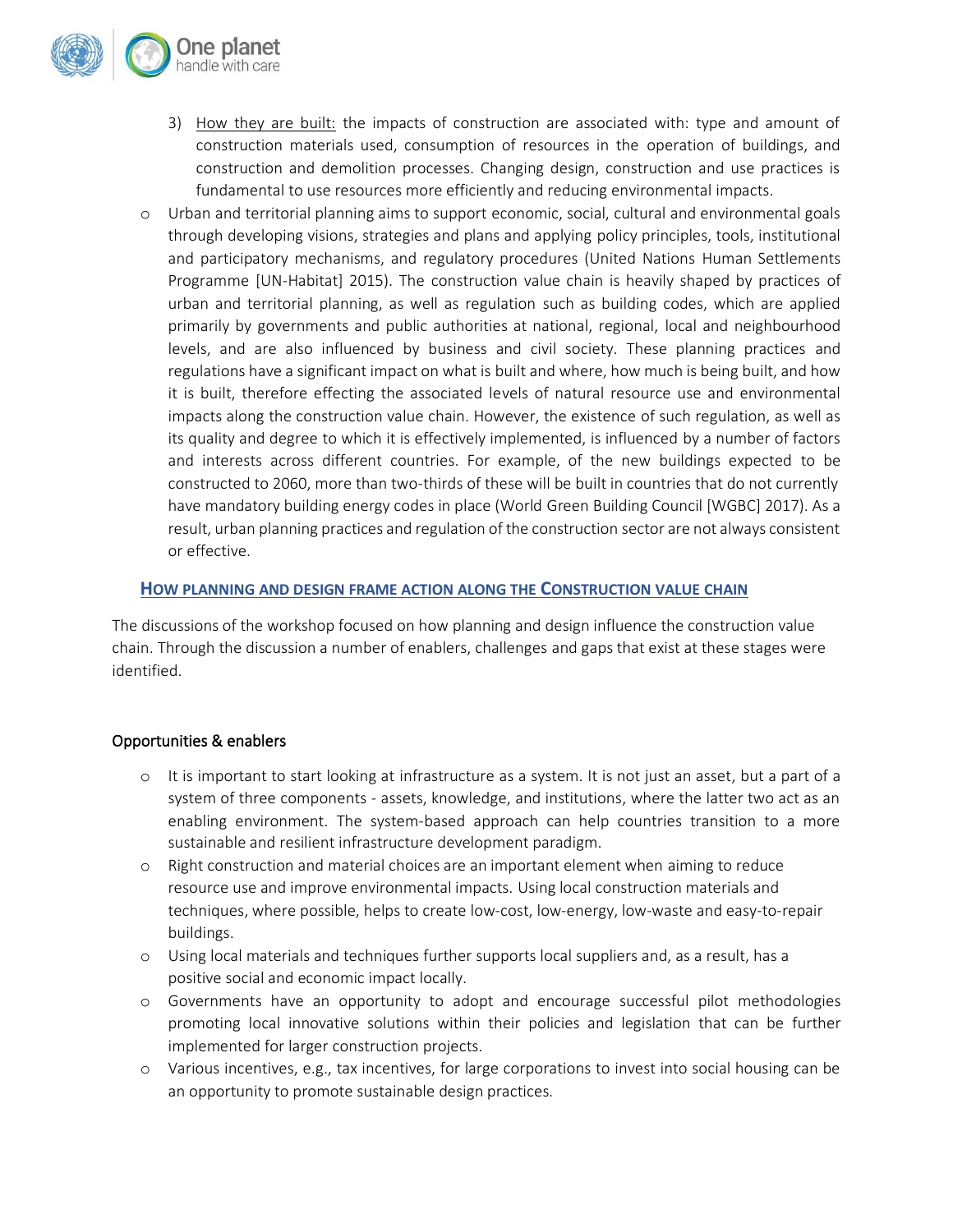

- o A law for climate declaration for all constructions offers an opportunity to improve knowledge and gather needed data to assess further steps to reduce negative environmental impacts, as well as to include limit values on climate impact.
- o There is a need for a tool providing quantitative data, especially in developing countries, to enable governments/architectsto choose materials that create positive social and environmental impacts.
- o Adding sustainability related targets to the design process, such as carbon, energy and water targets is an important step to ensure improved sustainability across the construction value chain. Understanding material ingredients is more important now, and low carbon and low chemical materials are one of the solutions.
- o Decarbonization has to be done along the whole construction value chain, so that it takes into consideration operation and end-of-life of a building as well, not only within the manufacturer of the product or material. It is very important re-use at the end-of-life, rather than just recycle, in order to save the materials to be used in other constructions. Decision on what will happen with these materials needs to be planned for during the design stage. The carbon footprint due to circularity of the process will be significantly reduced, and less new materials will be needed.
- o Transportation also causes significant environmental footprint, so using local material is recommended, but not always possible. By re-using the whole building, transportation costs are also eliminated.
- o Soil-stabilised brick or compressed brick, a technology that has been around for many years but never industrialized, can lead to affordable resource-efficient housing.
- o Setting up mobile brick plantsin rural areas enables brick production close to the construction sites and thus minimizes transport costs.
- o 3D printing can be a time saving, more affordable and sustainable solution for certain constructions.
- o Depending on the location, use of compressed earth technologies can act as a catalyst for local development.

## Challenges & gaps

- o In some countries, there is no land use policy, existing land use plan/building codes and standards are outdated, what can lead to an unplanned and illegal construction development.
- o Depending on a country, not all construction projects have building construction certificates and needed inspection are not carried out due to lack of resources. To address such challenges, there is a need to develop a technical assistance action plan, focused on individual competencies/skills, as well as processes.
- o New technology and new materials are not always easy for the market to start using them due to lack of skills of the workers. There is a gap in the knowledge needed for the implementation of new solutions.
- o There is a need to get a better understanding of how low-income families build housing, which is often incremental and self-managed. With limited access to funding, quality products, services, and skills, there is a need to support them with affordable, durable, disaster resilient and easy to repair solutions.
- o Developing countries need more construction, what means more materials will be needed. Therefore, to improve resource efficiency of the construction sector, dematerialization is an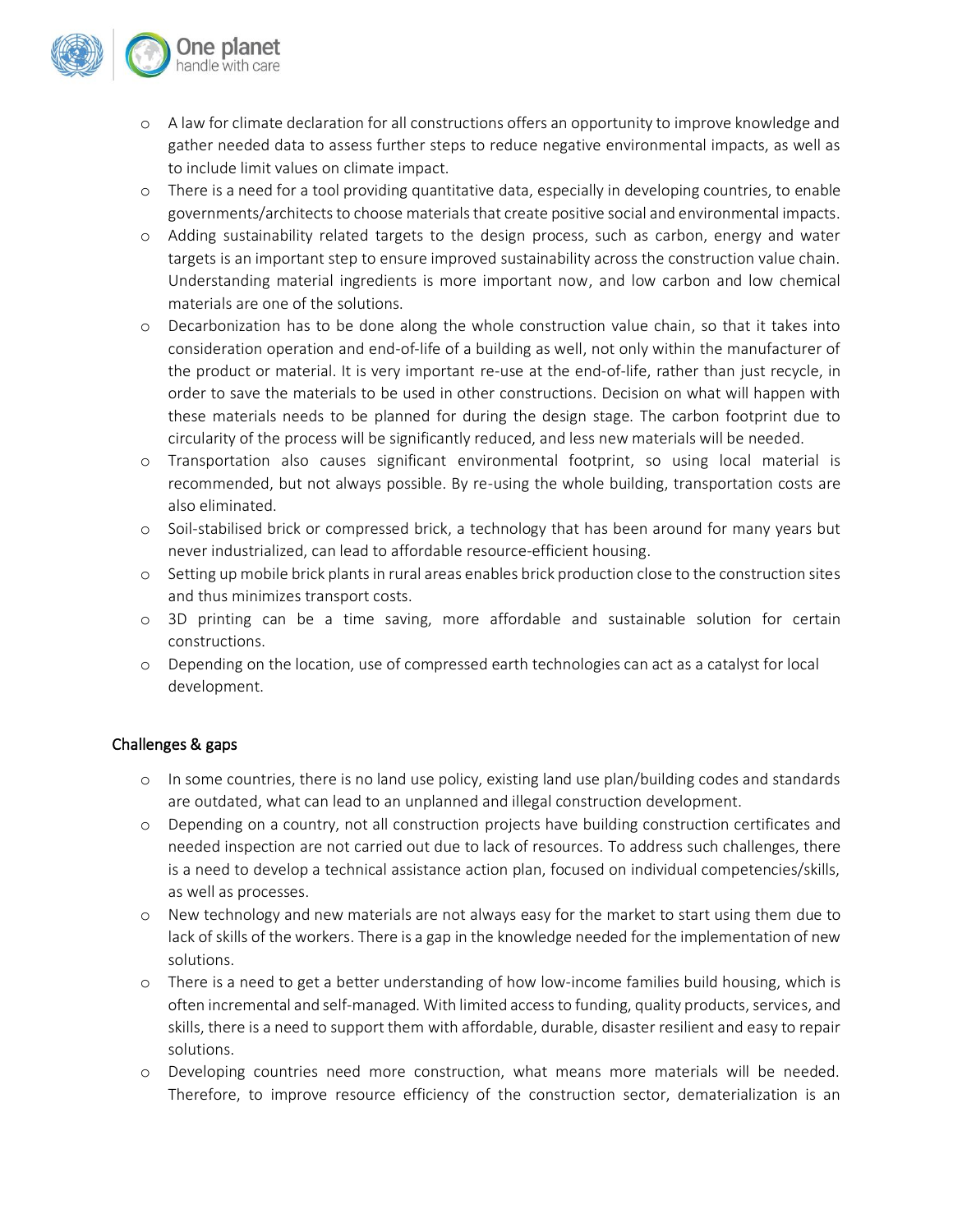

important opportunity, as simple architectural designs have significant impacts on resource efficiency and CO2 levels.

- o There is a gap in information regarding carbon footprint of building materials (except for the cement industry). There is a need to create an information system/resource banks that will collect primary data of different materials, e.g., from material passports.
- o Many of the decisions that have large environmental long-term impacts are made long before architects come to the scene. Questions on site acquisition, functional programme, size of the building, why there's a need of a new building instead of using or making and addition to an existing one, etc., need to be answered before the design process starts.
- o Commercial buildings are seen as investments, sometimes short term. The initial investor might not consider the life cycle of their building as a relevant factor, as they might want to sell their building after a few years. Government regulations might be needed to ensure a life cycle perspective.
- o In some countries, the majority of material vendors that have a chemical ingredients disclosure are those with imported materials from highly known brands. Some certification systems might unintentionally promote imported accredited material with good data, rather than local materials that may be better, but have no or poor data and accreditation. One approach could therefore be to go back to basics and focus on using natural materials, such as bio-based simple local materials that create local benefits.
- o There is a lack of data from socio-economic perspective. There is a need for a different approach in order to meet the SDGs around decent jobs, education etc. Governments should be developing construction programmes addressing housing gaps while taking both direct and indirect impacts into considerations, e.g., through 5 Es: Economic, Educational, Equity, Environmental, Emotional aspects.
- o Finding market mechanisms that help scale up pilot projects remains a challenge, as replicating a pilot project does not necessarily mean scale will be reached. Scale is more complex and needs a systemic change, including affordable mortgages, government pushing for green solutions, architects adapting sustainable solutions, etc.
- o Planning and design have a tremendous impact on how and how long the building is used. However, architects or planners do not have responsibilities within the operation stage of the value chain. Feedback on performance, maintenance, changes in the buildings, or user experience is missing in order to improve resource efficiency and environmental impacts of the whole value chain.

## **LIST OF INITIATIVES SHARED AT THE WORKSHOP**

- o [3D House Printing,](https://www.14trees.com/) 14Trees
- o [Testing BAMB results through prototyping and pilot projects,](https://www.bamb2020.eu/wp-content/uploads/2019/03/20190228-BAMB-D14.pdf) Buildings as Material Banks (BAMB)
- o [Regulation on climate declarations for buildings,](https://www.boverket.se/globalassets/publikationer/dokument/2020/regulation-on-climate-declarations-for-buildings.pdf) Boverket, Sweden
- o [Sheltertech, a platform for affordable housing innovation, advancing entrepreneurial housing](https://www.habitat.org/sheltertech)  [solutions that radically improve the lives of low-income families,](https://www.habitat.org/sheltertech) Habitat for Humanity
- o [Sustainable Building Material Index \(SBMI\)](https://www.claybrick.org/sustainable-building-material-index)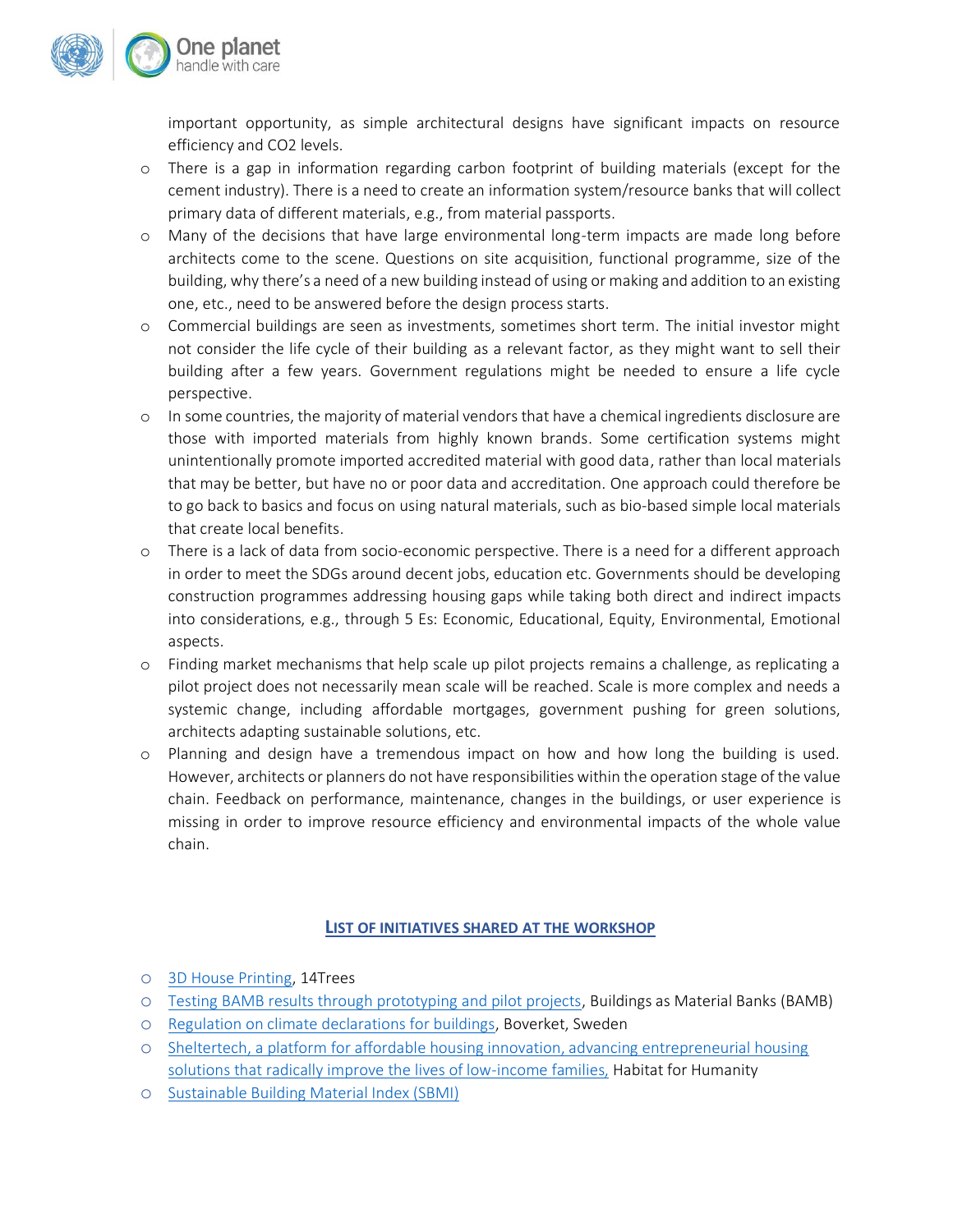

- o [Chemicals of Concern in the Building and Construction](https://www.unep.org/resources/report/chemicals-concern-building-and-construction-sector) Sector, UNEP
- o [Sustainable Social Housing Initiative \(SUSHI\),](https://europa.eu/capacity4dev/file/13859/download?token=otEaP1Nu#:~:text=The%20Sustainable%20Social%20Housing%20Initiative,housing%20programs%20in%20developing%20countries.&text=From%202009%20to%202011%2C%20the,tested%20in%20Brazil%20and%20Thailand.) UNEP
- o [The Capacity Assessment Tool for Infrastructure \(CAT-I\),](https://cati.unops.org/) UNOPS
- o [The reconversion of the Brussels former military barracks in a resilient, mixed and socially](https://www.oneplanetnetwork.org/initiative/usquare-brussels-reconversion-brussels-former-military-barracks-resilient-mixed-and)  [integrated neighbourhood,](https://www.oneplanetnetwork.org/initiative/usquare-brussels-reconversion-brussels-former-military-barracks-resilient-mixed-and) Usquare

## **LIST OF ATTENDEES**

|                | Organisation                                                                | Expert's name                     |
|----------------|-----------------------------------------------------------------------------|-----------------------------------|
| $\mathbf{1}$   | 14Trees, Holcim Group                                                       | Francois Perrot                   |
| $\overline{2}$ | Action Sustainability                                                       | Helen Carter                      |
| 3              | Alliance for an Energy Efficient Economy (AEEE)                             | Aafsha Kansal                     |
| 4              | Atelier Conception Patrimoine                                               | Amélie Essesse                    |
| 5              | <b>BUUR</b> (Sweco)                                                         | Teodora Capelle                   |
| $6\phantom{1}$ | China Environmental United Certification Center                             | <b>Jing Wang</b>                  |
| $\overline{7}$ | Circular Berlin                                                             | Dina Padalkina                    |
| 8              | Costa Rica - Ministerio de Vivienda y Asentamientos Humanos                 | Christian Escobar Barquero        |
| $\overline{9}$ | Ecuador - Ministerio Ambiente, Agua y Transición Ecológica                  | Estuardo Jaramillo                |
| 10             | Ecuador - Ministerio Ambiente, Agua y Transición Ecológica                  | Mayra Herrera Jaramillo           |
| 11             | Environmental Design Solutions (EDS)                                        | Nidhi Gupta                       |
| 12             | Gauge                                                                       | Jeremy Gibberd                    |
| 13             | <b>Green Building Council Mauritius</b>                                     | Tony Lee                          |
| 14             | Hilti Foundation                                                            | Uohann Baar                       |
| 15             | iiSBE (International Initiative for a Sustainable Built Environment)        | Nils Larsson                      |
| 16             | International Finance Corporation                                           | Ayesha Malik                      |
| 17             | International Resource Panel                                                | Maria Jose Baptista               |
| 18             | ISCTE - University Institute of Lisbon                                      | Ricardo Costa Agarez              |
| 19             | Low Carbon Cementitious Materials Initiative (LCCI)                         | Vanderlay M. John                 |
| 20             | Mass Design                                                                 | James Kitchin                     |
| 21             | Mindful Materials                                                           | Annie Bevan                       |
| 22             | Ministry of Rural Development and Local Government - Trinidad<br>and Tobago | Nadine David-Figaro               |
| 23             | Paraguay - Secretaría de Defensa del Consumidor y el Usuario<br>(SEDECO)    | Hector Corrales                   |
| 24             | Skidmore Owings and Merrill (SOM)                                           | Mina Hasman                       |
| 25             | Slovak Environment Agency                                                   | Tatiana Guštafíkova               |
| 26             | Swedish Environmental Protection Agency                                     | Asa Ekberg Osterdahl              |
| 27             | Tamil Nadu Shelter Fund                                                     | Vivek Sharma                      |
| 28             | Tamil Nadu Shelter Fund                                                     | Vidhyabharathi<br>Balasubramaniam |